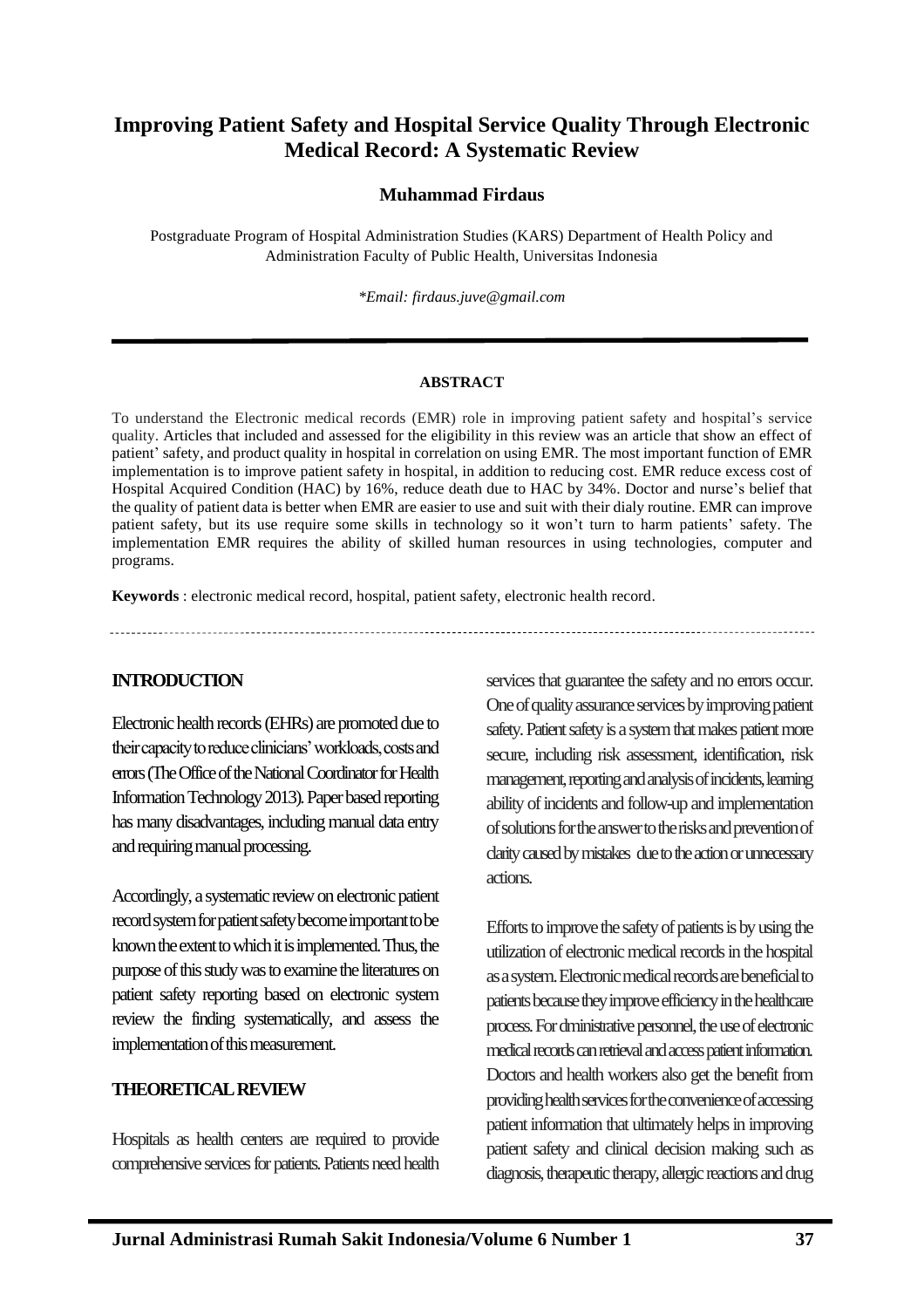duplication. Aspects of efficiency and the use of electronic medical records impact in reducing the operating costs and increased revenues in health care facilities, especially for hospitals.

Up The system of incident report is important for collecting and reporting adverse patient occurrences, such as medication errors and equipment failures (WHO, 2008). Therefore, the electronic data is hoped to help detect, manage, and learn from potential safety events in near real-time. The systems can be programmed to automatically detect easily overlooked and underreported errors of omission, such as patients who are overdue for medication monitoring, patients who lack appropriate surveillance after treatment, and patients who are not provided with follow-up care after receiving abnormal laboratory or radiologic tests results (Sittig & Singh., 2012).

### **RESEARCH METHODOLOGY**

Using Proquest search engine, with a keywords "electronic medical record" resulting 7089 documents. More keyword were added "patient safety" and "hospital", result narrow into 1061 documents. Using filter by year between 2014-2017 and journal type of document, the result became 74 documents. After reading the title and abstract we select 8 documents, 3 documents were selected by full text review and assessed for eligibility.

Using Oxford search engine we found 24050documents with a keywords "electronic medical record. When we add keyword "Patient safety" and "hospital" the result narrow into 4901 documents. After limiting the year of document between 2014-2017 and type of document is journal, the result naroow into 297. By reading the title and the abstract, 18 documents were selected, 10 document selected by full text review and assessed for eligibility.

Articles that included and assessed for the eligibility in this review was an article that show an effect of patient safety in hospital in correlation on using electronic medical record (EMR), it including some effect on medication error, prescribing error, error in the use of EMR that potentially endanger patient safety.

### **RESULTS AND DISCUSSION**

In most US Hospitals, the use of EMR devided into basic and comprehensive EHR systems. A hospital with at least a basic EHR system reported full implementation of the following 10 computerized function: patient demographic, physician notes, nursing assesments, patien problem list, medication list, discharge summaries, radiology reports, laboratory reports, diagnostic test results, and order entry for medications. A hospital with comprehensive EHR system reported all basic function, along with 14 additional function. Those additionals are: support for advance directives, order entry for lab reports, radiology tests, consultation requests, nursing orders, ability to view radiology images, diagnostic test images, consultant reports, clinical decision support, clinical reminders, drug allergy results, drug-drug interactions, drug-lab interaction, and drug dosing support.(Adler-Milstein *et al.*, 2017). In the documentation input of EMR often to use keyboard and mouse (KBM) and speech recognition (SR). But KBM is more effective and potential patient harm chance increase when using SR (Hodgson, Magrabi and Coiera, 2017)

# **Reaction Patterns of Doctors and Nurses to the Use of EMR/HER**

In the use of EMR, the doctor and nurses belief that that the quality of the patient data is better when EMR are easier to use and better aligned with their dialy routine. Other factor that influence the willingnes of doctors and nurses to use EMR are support from the IT departement, more bottom-up communicaton, more innovative culture, more authentic leadership, etc.(Lambooij, Drewes and Koster, 2017).

#### **Benefits of EMR/HER**

One of the most important function of EMR implementation is to improve patient safety in hospital, in addition to reducing hospital cost. EMR reduce excess cost of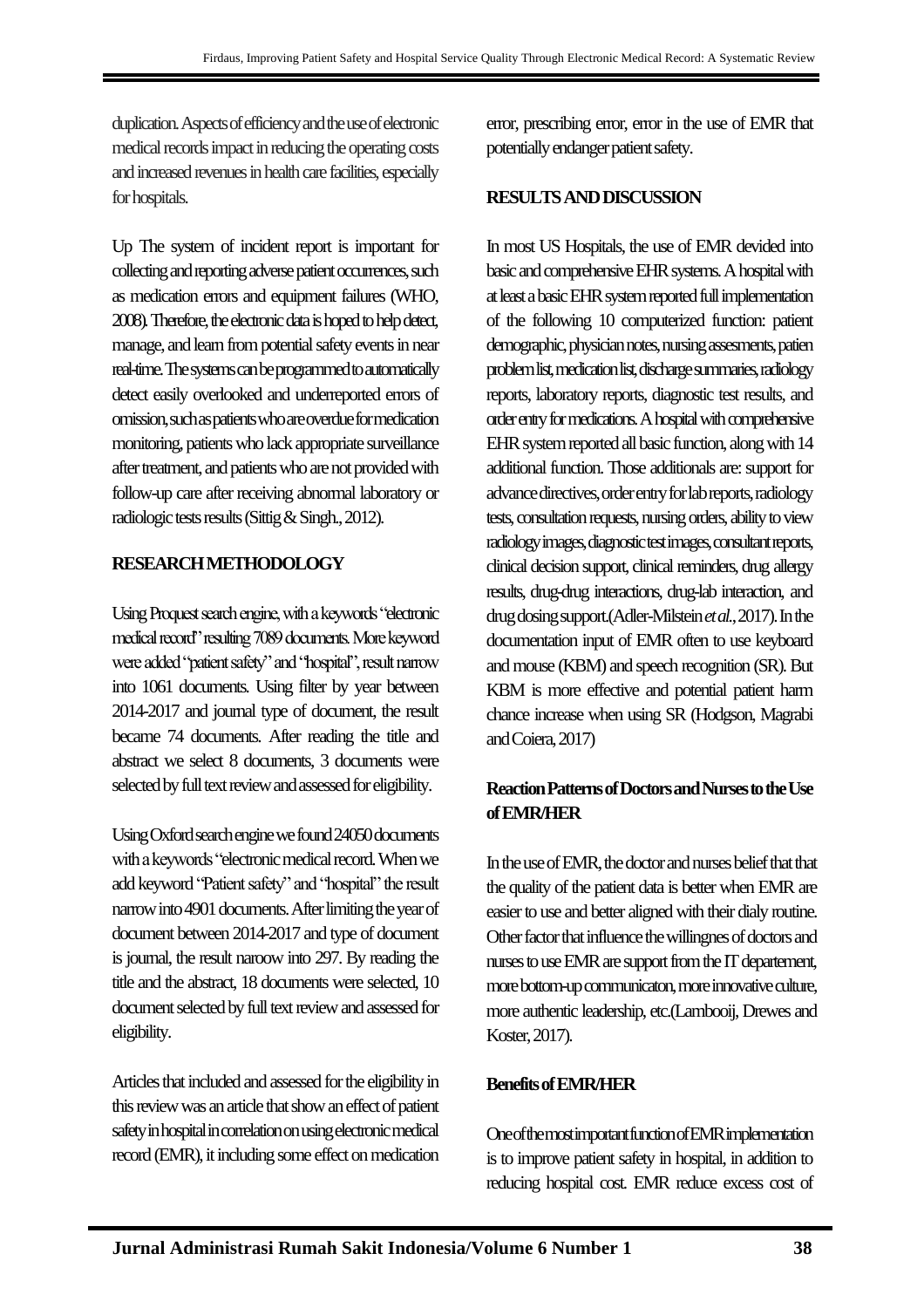Hospital Acquired Condition (HAC) by 16%, and reduce death due to HAC by 34% (Encinosa, 2012). In comunication between prescribers an pharmacists, EMR reduce the incorrect dose and clarification(Singer and Fernandez, 2015).While in acupuncture unit, EMR are useful in enhancing the security of accupunture measures in terms of accessing instruction and monitoring the patient's reaction to treatment(Li *et al.*, 2011).EMR also simplify us to trace down the patient allergic history. In some study we can track down patient's allergic history against beta lactam through hospital EMR(Moskow *et al.*, 2016). Base on interviewing physician using EMR, the use of EMR could make acces to patient medical history easier, saves time, improve error awareness in medication, prevent administration of allergic drugs, and improve ordering accuracy(Holden, 2011).

#### **Weakness of EMR/HER**

As well as benefits, EMR also contributes some errors that threat patient safetysuch as inability to use Computerized Provider Order Entry (CPOE) properly can lead to prescribing errors (Brown *et al.*, 2016) and delay in medication(Amato *et al.*, 2016). In other articles other EHR-related Safety concern can occur in other situation like: mismatch between information needs and content display, and one component of the EHR is unexpectedly affected by condition another component like transition of patients between wards not reflected in EHR, resulting in missed medication or orders (Meeks *et al.*, 2014). During the downtime period of EHR, wether it planned (eg; regular maintenance, updates of the software, etc) or unplanned (eg; equipment failure, cyber attacks, etc) have the potential in serious patient safety risk like: specimen misplaced or mislabeled, delay medication, placement of medication order disrupted, etc (Larsen *et al.*, 2017)

The use of Electronic Medical Record (EMR), which is the changing of conventional medical record usage to new technology based on computerization requires high consideration in planning and organizing. For details the benefits of using EMR in health services. Medical records as notes and important documents containing the overall record of the condition and development of the patient's health should be accountable by the healthcare provider involved in providing services to the patient

The use of medical records manually in the form of paper records has a problem that is long in searching the data or provide information when needed immediately and difficulty for collecting patient data is complex and fragmented. While the EMR describes the patient's health condition record in electronic format, and can be accessed by computer from a network with the main purpose of providing or improving the care and health services are efficient and integrated. In addition to the use of manual medical records, the use of telephones and conversations is an important facility for discussion and exchange of information to make patient service decisions. But after using the EMR, the health operator of medical record involved in the care of the patient simply sees the EMR to get a patient's medical summary and quickly make a decision. The benefits of EMR can be felt both by the health operator of medical record as health providers as well as for patients to obtain safety during receiving services

In most US Hospitals, the use of EMR devided into basic and comprehensive EHR systems. A hospital with at least a basic EHR system reported full implementation of the following 10 computerized function: patient demographic, physician notes, nursing assesments, patien problem list, medication list, discharge summaries, radiology reports, laboratory reports, diagnostic test results, and order entry for medications. A hospital with comprehensive EHR system reported all basic function, along with 14 additional function. Those additionals are: support for advance directives, order entry for lab reports, radiology tests, consultation requests, nursing orders, ability to view radiology images, diagnostic test images, consultant reports, clinical decision support, clinical reminders, drug allergy results, drug-drug interactions, drug-lab interaction, and drug dosing support.(Adler-Milstein *et al.*, 2017). In the documentation input of EMR often to use keyboard and mouse (KBM) and speech recognition (SR). But KBM is more effective and potential patient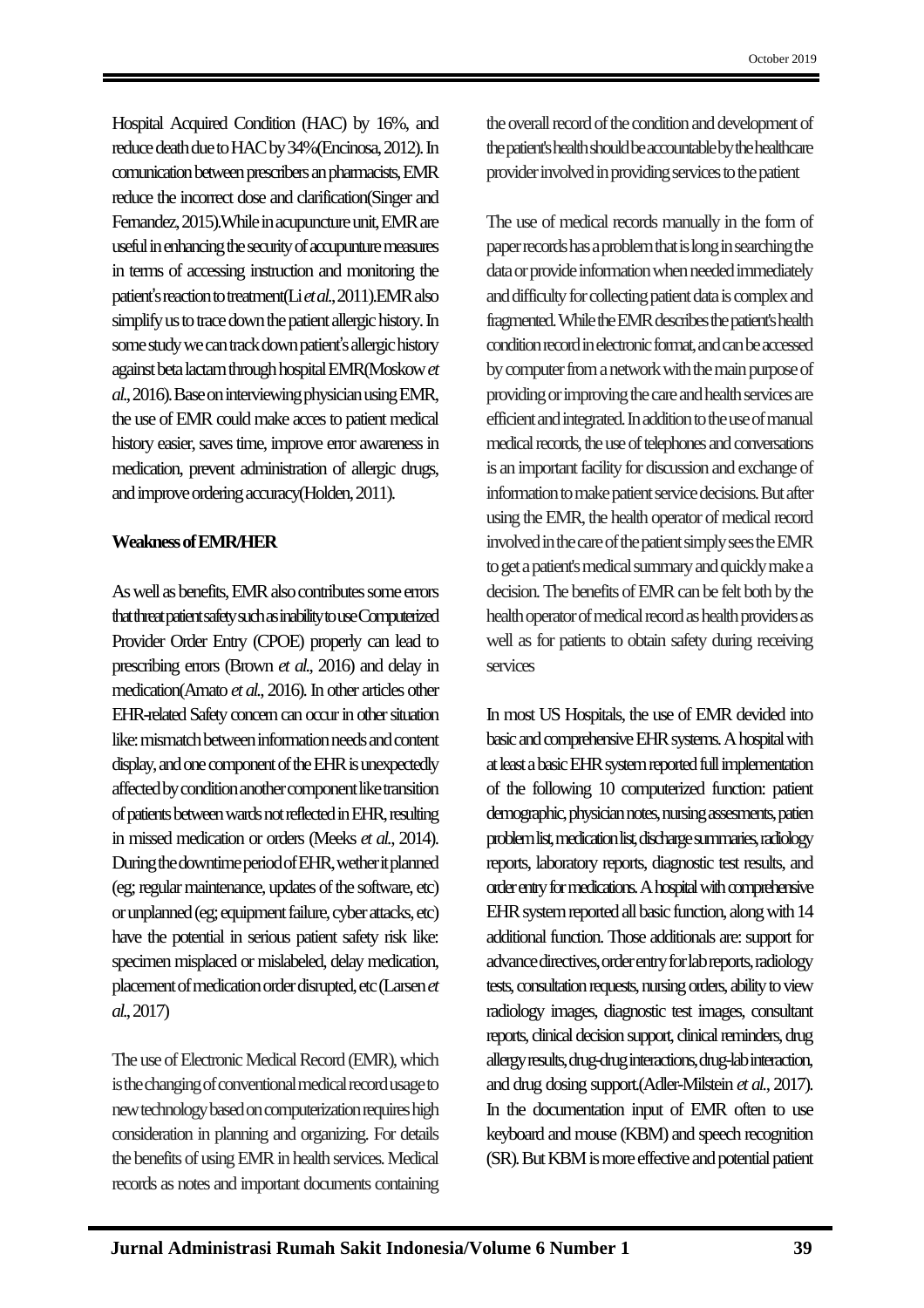harm chance increase when using SR (Hodgson, Magrabi and Coiera, 2017)

## **Reaction Patterns of Doctors and Nurses to the Use of EMR/HER**

In the use of EMR, the doctor and nurses belief that that the quality of the patient data is better when EMR are easier to use and better aligned with their dialy routine. Other factor that influence the willingnes of doctors and nurses to use EMR are support from the IT departement, more bottom-up communicaton, more innovative culture, more authentic leadership, etc.(Lambooij, Drewes and Koster, 2017).

## **Benefits of EMR/HER**

One of the most important function of EMR implementation is to improve patient safety in hospital, in addition to reducing hospital cost. EMR reduce excess cost of Hospital Acquired Condition (HAC) by 16%, and reduce death due to HAC by 34%(Encinosa, 2012). In comunication between prescribers an pharmacists, EMR reduce the incorrect dose and clarification(Singer and Fernandez, 2015).While in acupuncture unit, EMR are useful in enhancing the security of accupunture measures in terms of accessing instruction and monitoring the patient's reaction to treatment(Li *et al.*, 2011).EMR also simplify us to trace down the patient allergic history. In some study we can track down patient's allergic history against beta lactam through hospital EMR(Moskow*et al.*, 2016). Base on interviewing physician using EMR, the use of EMR could make acces to patient medical history easier, saves time, improve error awareness in medication, prevent administration of allergic drugs, and improve ordering accuracy(Holden, 2011). One of the most important function of EMR implementation is to improve patient safety in hospital, in addition to reducing hospital cost. EMR reduce excess cost of Hospital Acquired Condition (HAC) by 16%, and reduce death due to HAC by 34%. In the use of EMR, the doctor and nurses belief that that the quality of the patient data is better when EMR are easier to use and better aligned with their dialy routine. Overall, benefits

of Electronic Medical Record (EMR) application leads to improved service quality. An important issue in quality improvement is currently oriented to Patient Safety (PS) which has 6 advantages:

- 1. Accuracy of patient identification
- 2. Improved effective communication
- 3. Increased safety the drugs that needed to the patients
- 4. Certainty of precise location, precise procedure, precise patient surgery
- 5. Decreased the risk of infection in health services
- 6. Decreased the risk of the patients falls

All components of hospital services must understand and work with the purpose of maintaining patient safety. This is crucial, given the various mistakes that can occur in the service process: drug delivery; surgical procedures; radiology services; laboratory services; diagnostic determination and in the transfusion process

## **Weakness of EMR/EHR**

As well as benefits, EMR also contributes some errors that threat patient safety such as inability to use Computerized Provider Order Entry (CPOE) properly can lead to prescribing errors (Brown *et al.*, 2016) and delay in medication(Amato *et al.*, 2016). In other articles other EHR-related Safety concern can occur in other situation like: mismatch between information needs and content display, and one component of the EHR is unexpectedly affected by condition another component like transition of patients between wards not reflected in EHR, resulting in missed medication or orders (Meeks *et al.*, 2014). During the downtime period of EHR, wether it planned (eg; regular maintenance, updates of the software, etc) or unplanned (eg; equipment failure, cyber-attacks, etc) have the potential in serious patient safety risk like: specimen misplaced or mislabeled, delay medication, placement of medication order disrupted, etc(Larsen *et al.*, 2017)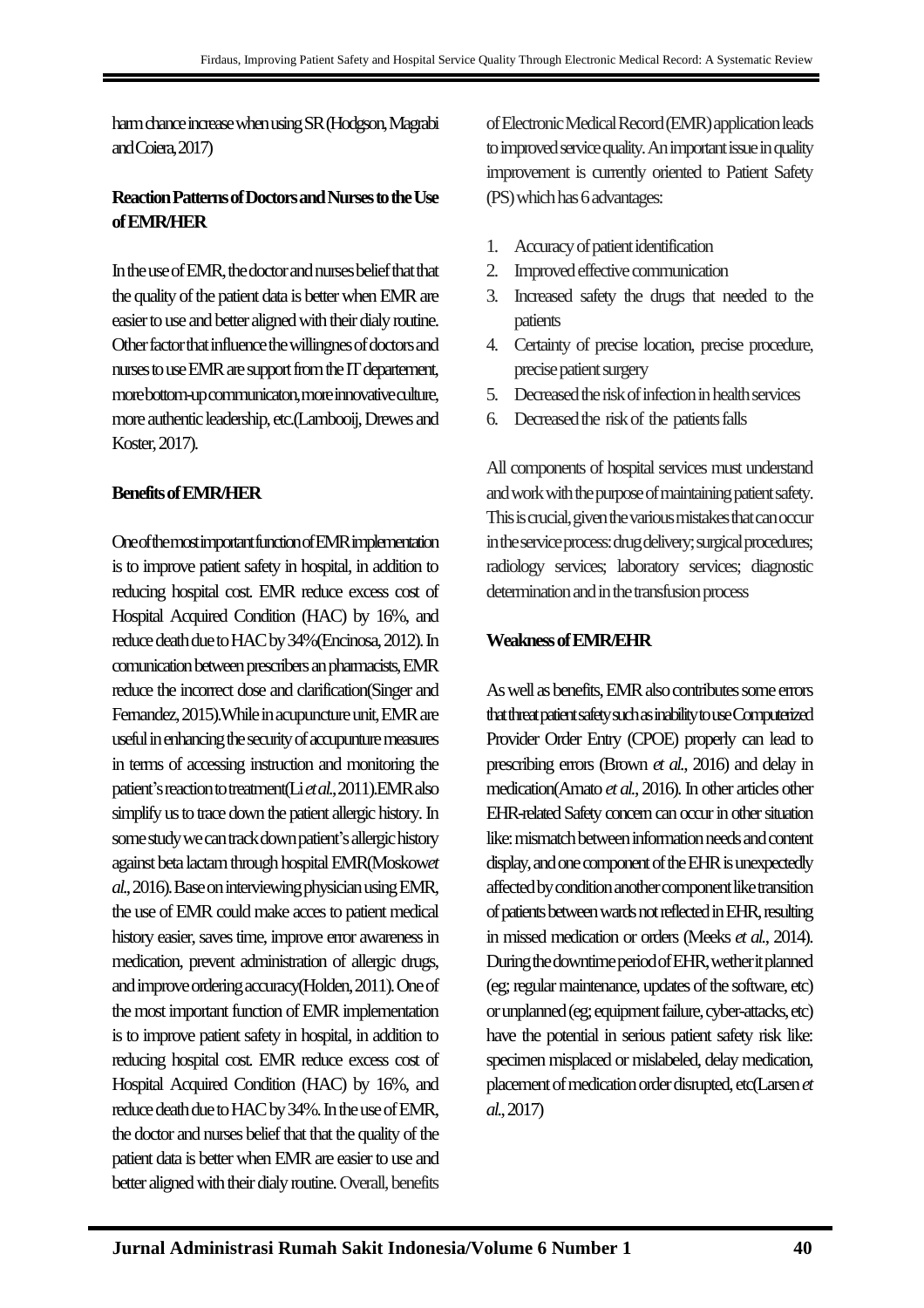a. Information Security

Given that a service is a system with various subsystems and complex parts, then the element of information becomes very important, moreover to avoid the mistakes mentioned above. In this case fasyankes shall ensure security in data storage systems and access systems of medical records of patients. With EMR, obviously very helpful.

- b. Avoid the Mistake of Patient Identity Transfusion error is 49% because blood is given to the wrong patient, wrong identification. The use of EMR allows hospitals to store electronic data each patient is equipped with a self-image, for helping afoid the mistake of patients data because the same of the name and date birth.
- c. Management of Utilitization

With EMR, the patient's medical history record will be stored well and can not be erased from the system. In addition, the process of care and treatment is done in a transparent, meaning that this system can avoid excessive medical therapy that is not as needed. This will support utilization management as the cost of unnecessary care and treatment becomesa disadvantage for the patient

d. Time Efficiency

Order-Taker system in EMR can reduce the energy and cost in delivering information between service sections. Patients and their families do not need to manually carry out the forms (lab checks) and sheets (lab results, radiology and prescriptions). More convenient, no hassle and without having to queue for each time will take medical action or take medication

e. Continuous History

The EMR system allows online and integrated databases in spite of different urban hospital locations. Older patients do not need to register as new patients, but simply by showing a medication card or mentioning the medical record number at another online hospital. This makes it easier for patients and doctors to continue treatment wherever the patient is

### **CONCLUSIONAND RECOMMENDATIONS**

#### **Conclusion**

Electronic Medical Record is a systematic collection of electronic patient-based medical information that is connected and integrated with the information system in the hospital network. Given the importance of medical records, there is a need for progress in that. Recording of medical records digitally must be known how to record system and need to be developed in order to advance health service more effective and efficient so that can decrease the number of medical record data errors.

Electronic Medical Record is able to store patient data in large numbers using only portable computer devices. In addition, electronic medical records may provide warnings if medical personnel wrongly administer the drug or there is drug reactions. Electronic Medical Record becomes an important part in patient safety. Electronic medical record is capable of storing multimedia medical data that can be accessed anytime, anywhere, and is very useful in storing data in the long term.

#### **Recommendation**

From all the explanation, the advice that can be given based on this study is electronic Medical Record is very useful for health care facilities, for the implementation requires the ability of skilled human resources in using information technology-based resources, computer devices and programs, each user must be able to apply the computer device, then the support of all parties needed to be able to achieve the purpose of utilization of electronic medical records, both in terms of human resources and funds.

## **REFFERENCES**

- Adler-Milstein, J. *et al.*(2017) *Electronic Health Record Adoption in US Hospitals: The Emergence of a Digital "Advanced Use" Divide.* Journal of the American Medical Informatics Association, 24(6), pp. 1142–1148. doi: 10.1093/jamia/ocx080.
- Amato, M. G. *et al.*(2016) *Computerized Prescriber\deOrder Entry–Related Patient Safety Reports: Analysis of 2522 Medication Errors.*Journal of the American Medical Informatics Association, p. ocw125. doi: 10.1093/jamia/ocw125.
- Brown, C. L. *et al.*(2016) *A Systematic Review of the Types and Causes of Prescribing Errors Generated from Using Computerized Provider Order Entry Systems in Primary and Secondary Care*.Journal of the American Medical Informatics Association,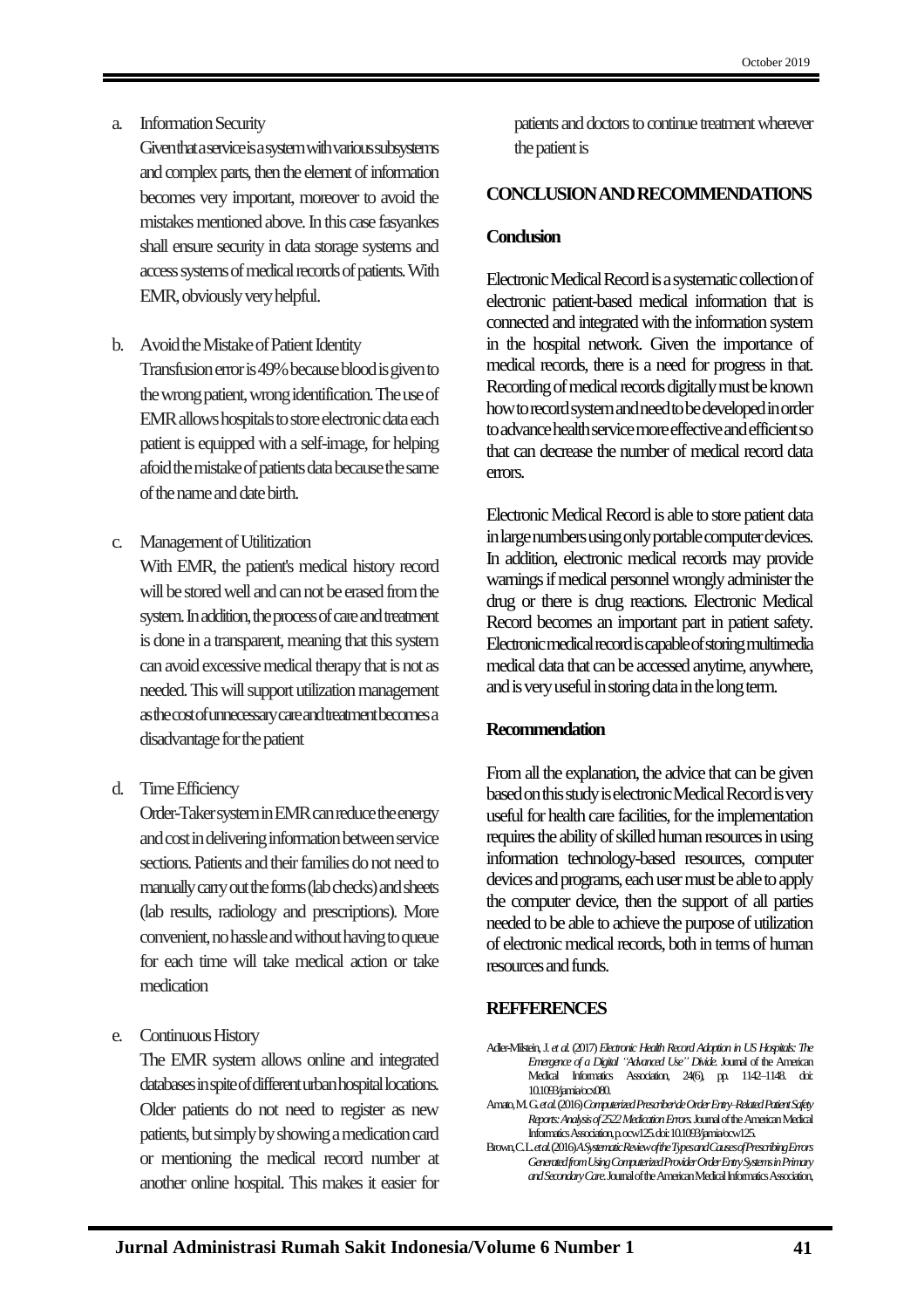p. ocw119. doi: 10.1093/jamia/ocw119.

- Doupi, P. *et al.*(2014) *Use of the Global Trigger Tool in Patient Safety Improvement Efforts: Nordic Experiences', Cognition, Technology and Work*, *17(1), pp. 45–54.*doi: 10.1007/s10111-014-0302-2.
- Encinosa, W. E. (2012) *How Can We Bend the Cost Curve? Health Information Technology and Its Effects on Hospital Costs , Outcomes , and Patient Safety, 303(4), pp. 288– 303*.
- Hodgson, T., Magrabi, F. and Coiera, E. (2017) *Efficiency and Safety of Speech Recognition for Documentation in The Electronic Health Record*.Journal of the American Medical Informatics Association, 24(6), pp. 1127–1133. doi: 10.1093/jamia/ocx073.
- Holden, R. J. (2011) *Cognitive Performance-Altering Effects of Electronic Medical Records: an Application of the Human Factors Paradigm for Patient Safety', Cognition, Technology and Work, 13(1), Pp. 11–29.*doi: 10.1007/s10111-010-0141-8.
- Lambooij, M. S., Drewes, H. W. and Koster, F. (2017) *Use of Electronic Medical Records and Quality of Patient Data: Different Reaction Patterns of Doctors and Nurses to the Hospital Organization*. doi: 10.1186/s12911-017-0412-x.
- Larsen, E. *et al.*(2017) *Implications Of Electronic Health Record Downtime: an Analysis of Patient Safety Event Reports.* Journal of the American Medical Informatics Association.doi: 10.1093/jamia/ocx057.
- Li, Y. C. *et al.*(2011) *An Assessment of Patient Safety in Acupuncture Process Under EMR Support.* Journal of Medical Systems, 35(6), pp. 1447–1453. doi: 10.1007/s10916-009-9421-3.
- Meeks, D. W. *et al.*(2014) *An Analysis of Electronic Health Record-Related Patient Safety Concerns.*Journal of the American Medical Informatics Association, 21(6), pp. 1053–1059. doi: 10.1136/amiajnl-2013-002578.
- Moskow, J. M. *et al.*(2016) *Identifying Opportunities in EHR to Improve the Quality of Antibiotic Allergy Data.*Journal of the American Medical Informatics Association, 23(e1), pp. e108–e112. doi: 10.1093/jamia/ocv139.
- Singer, A. and Fernandez, R. D. (2015) *The Effect Of Electronic Medical Record System Use on Communication Between Pharmacists and Prescribers*, *BMC Family Practice*. doi: 10.1186/s12875-015-0378-7.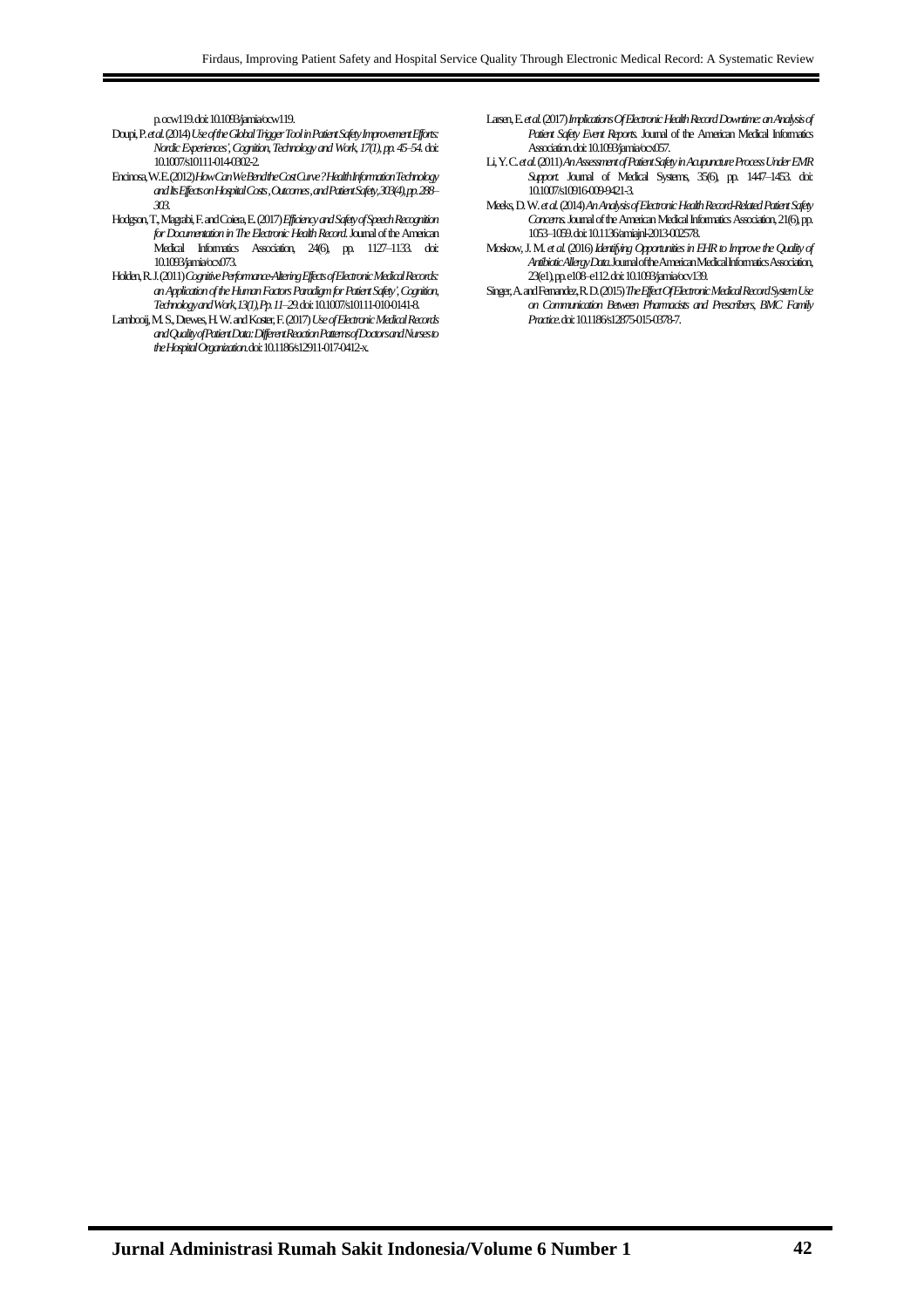| No.            | <b>Article's Title</b>                                                                                                                                                     | <b>Author</b>                                                                                          | <b>Methode</b>                                                                                                   | <b>Variable</b>                                                                                                                                          | <b>Analysis</b>                                                                                                                                                                                                                                                          | <b>Result</b>                                                                                                                                                                                                                                                                                                                                                                    |
|----------------|----------------------------------------------------------------------------------------------------------------------------------------------------------------------------|--------------------------------------------------------------------------------------------------------|------------------------------------------------------------------------------------------------------------------|----------------------------------------------------------------------------------------------------------------------------------------------------------|--------------------------------------------------------------------------------------------------------------------------------------------------------------------------------------------------------------------------------------------------------------------------|----------------------------------------------------------------------------------------------------------------------------------------------------------------------------------------------------------------------------------------------------------------------------------------------------------------------------------------------------------------------------------|
| $\overline{1}$ | A Systematic Review of the Types and<br>Causes of Prescribing Errors Generated<br>from Using Computerized Provider Order<br>Entry Systems in Primary and Secondary<br>Care | Clare L Brown.<br>Et all                                                                               | Systematic review using<br><b>PRISMA</b>                                                                         | Types prescribing errors<br>2.<br>Cause of prescribring errors                                                                                           | Researchers analyzed various<br>causes of errors in<br>Computerized Provider<br>Order Entry (CPOE)                                                                                                                                                                       | CPOE is a method to reduce precribing<br>errors.<br>Inability to use CPOE can lead to errors in<br>2.<br>prescribing<br>Found 8 causes of prescribing errors<br>3.<br>assosciated with CPOE<br>$\overline{4}$ .<br>The cause is closely related to human<br>factors.                                                                                                             |
| 2              | Implication of Electronic Health Record<br>Downtime: an Analysis of Patient Safety<br><b>Event Reports</b>                                                                 | Ethan Larsen, Allan<br>Fong.<br>Cristian Wernz, Raj M<br>Ratwani                                       | Case Report Study                                                                                                | Types of disturbances occur<br>from Electronic Health<br>Record (EHR) operating<br>interruption<br>Units affected by EHR<br>2.<br>operating interruption | Analyze which units are<br>impacted by impaired<br>operation of EHR                                                                                                                                                                                                      | (-)Unexpected events related to patient<br>$1_{-}$<br>safety may occur during EHR downtime<br>such as wrong dose, medication delay, etc<br>(-)The impact varies depending on the<br>2.<br>affected unit.                                                                                                                                                                         |
| 3              | An Analysis of Electronic Health Record-<br><b>Related Patient Safety Concerns</b>                                                                                         | Derek W Meeks.<br>Michael W Smith,<br>Lesley Taylor,<br>Dean F Sittig, Jean M<br>Scott, Herdeep Singh. | Retrospective Analysis                                                                                           | Types of disadvantages/errors<br>associated with electronic health<br>record (EHR)                                                                       | Analyze the various errors<br>associated with EHR that<br>potentially endanger safety at<br>Veterans specialized health<br>facilities                                                                                                                                    | (+) Discribes any mistakes that have occure due<br>to misuse of EHR and its impact on patient<br>safety such as corrupted data, transition between<br>wards not reflected on EHR, failure of patient<br>context manager, etc.                                                                                                                                                    |
| $\overline{4}$ | Use of Electronic Medical Records And<br><b>Ouality of Patient Data: Different Reaction</b><br>Patterns of Doctors And Nurses to the<br><b>Hospital Organization</b>       | Mattijs S.Lambooij,<br>Hanneke W.Drewes.<br>Ferry Koster                                               | Questionaire octors and<br>nurses who had experience<br>with the implemetation<br>and use of EMR in<br>hospitals | <b>Benefits of EMR</b><br>1.<br>2.<br>Influencing factors that<br>support implementation of<br>EMR and Quality of patient<br>data                        | measure the succes<br>implementation and<br>influencing factor of EMR<br>between nurse and doctor                                                                                                                                                                        | $(+)$ Both doctor and nurse find the patient<br>$1_{-}$<br>data in the EMR of better quality when the<br>EMR is easier to use<br>2.<br>$(+)$ Majority doctor state that EMR is<br>easier to work with if there is support from<br>administrative department.<br>3.<br>$(+)$ Majority nurse state that EMR is easier<br>to work with if the culture is less open.                 |
| 5              | The Effect of Electronic Medical Record<br>System Use on Communication Between<br><b>Pharmacicst And Prescribers</b>                                                       | Alexander Singer,<br>Roberto Duarte<br>Fernandez                                                       | Retrospective Study                                                                                              | Diffecence categories of<br>communication betwen<br>pharmacies and prescribers                                                                           | Comparing the frequency of<br>faxed pharmacy<br>communications before and<br>after the implementation of<br><b>EMR</b>                                                                                                                                                   | $(+)$ EMR reduce the incorrect dose and<br>1.<br>clarification request between pharmacist<br>and prescribers<br>$(+)$ EMR makes important benefit in<br>2.<br>madication safety point.                                                                                                                                                                                           |
| 6.             | Cognitive Performance-Altering Effects of<br>Electronic Medical Records: an<br>Applications of The Human Facrors<br>Paradigm for Patient Safety                            | Richard J Holden                                                                                       | <b>Interviewing Physicians</b><br>Using EMR in Two<br>Different Hospitals                                        | Electronic medical record<br>$\bullet$<br>Cognitive performancef<br>$\bullet$                                                                            | The cognitive change of<br>medical personnel in using<br>EMR for patient safety<br>purposes revealed in this<br>study trough interview<br>method, either in the form of<br>positive things, such as faster<br>search and negative things<br>such as "copy-paste" a data. | EMR has both advantage and<br>disadvantage.<br>2.<br>(+)Advantage : easy to acces patient<br>medical history, saves time, improves error<br>awareness, improve ordering accuracy,<br>prevent administration of allergic drugs,<br>etc.<br>3.<br>(-)Disadvantage : requires many steps and<br>numerous clicks, allergy warning require<br>response before order can be completed, |

# **APPENDIX – 1: Illustrates the Journal Summary Of The Title, Author, Method and Research Results.**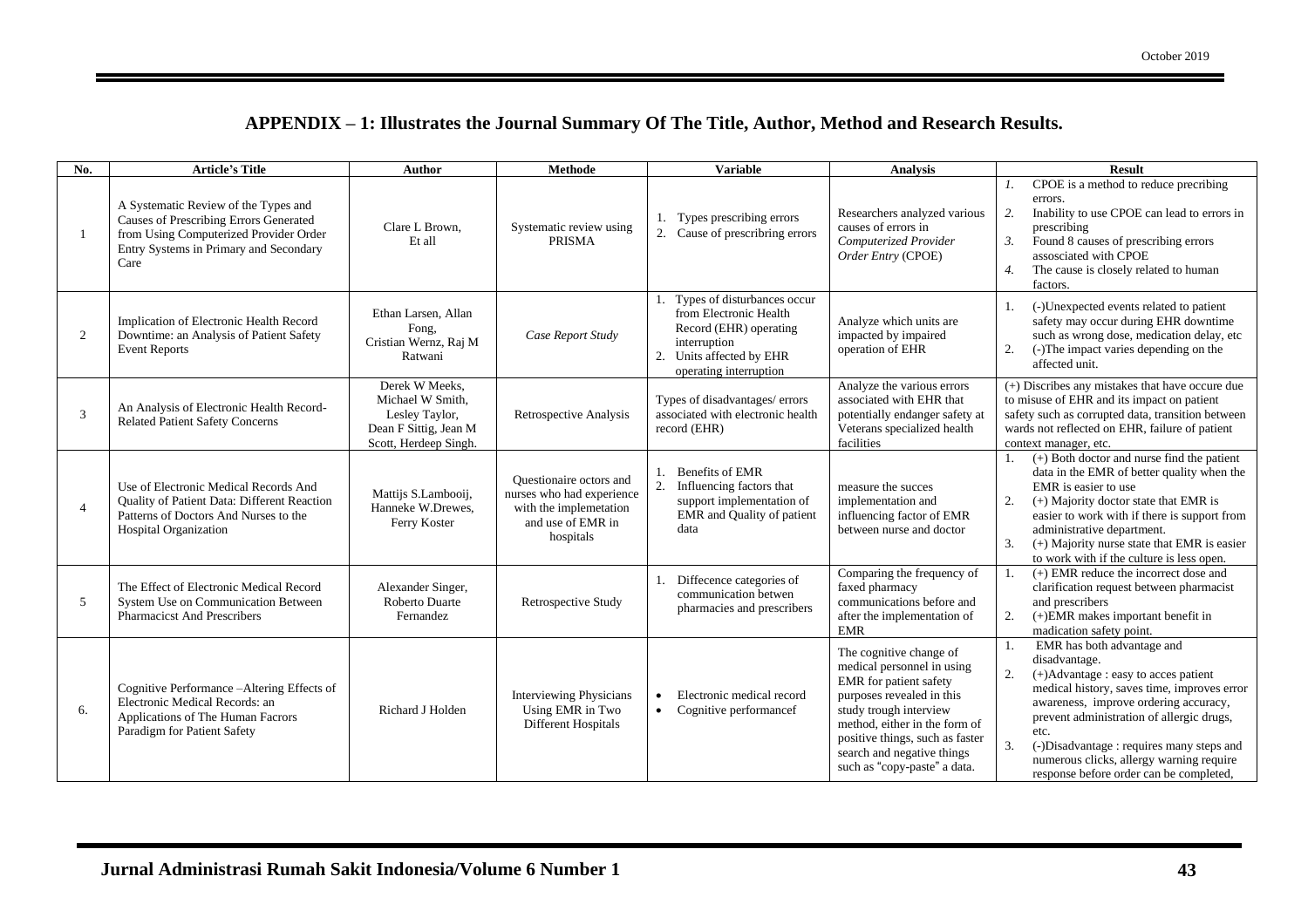| No. | <b>Article's Title</b>                                                                                                                 | <b>Author</b>                                                                                  | <b>Methode</b>                                                                                                            | <b>Variable</b>                                                                            | <b>Analysis</b>                                                                                                                                                                                                                                                                                                                                                                                                                                                        | <b>Result</b>                                                                                                                                                                                                                                                  |
|-----|----------------------------------------------------------------------------------------------------------------------------------------|------------------------------------------------------------------------------------------------|---------------------------------------------------------------------------------------------------------------------------|--------------------------------------------------------------------------------------------|------------------------------------------------------------------------------------------------------------------------------------------------------------------------------------------------------------------------------------------------------------------------------------------------------------------------------------------------------------------------------------------------------------------------------------------------------------------------|----------------------------------------------------------------------------------------------------------------------------------------------------------------------------------------------------------------------------------------------------------------|
|     |                                                                                                                                        |                                                                                                |                                                                                                                           |                                                                                            |                                                                                                                                                                                                                                                                                                                                                                                                                                                                        | time consuming to learn to use system,<br>waiting for software to process, etc.                                                                                                                                                                                |
| 7.  | Use of The Global Trigger Tool in Patient<br>Safety Improvement Efforts: Nordic<br>Experience                                          | Persephone Doupi<br>Helge Svaar<br>Brian Bjorn<br>Ellen Deilkas<br>Urban Nylen<br>Hans Rutberg | Retrospective Method                                                                                                      | Variabel Dependen:<br>Global trigger tool (GTT)<br>Variabel independent:<br>Patient safety | Describes the use of the<br>Global Trigger Tool in the<br>Nordic region (Denmark,<br>Finland, Norway, Sweden),<br>where GTT is a retrospective<br>method for measuring patient<br>safety in healthcare<br>providerin order to provide<br>comparable longitudinal data<br>and assessment of patient<br>safety implementation.                                                                                                                                           | $(+)$ GTT can identify some failure related to<br>patient safety through longitudinal<br>benchmarking.                                                                                                                                                         |
| 8.  | How Can We Bend the Cost Curve? Health<br>Information Technology and Its Effects on<br>Hospital Costs, Outcomes, and Patient<br>Safety | William E. Encinosa<br>Jaeyong Bae                                                             | <b>Multivariat Regression</b><br>Analysis                                                                                 | Expenditures and outcomes<br>1.<br>after patient safety events<br>under EMRs               | This article analyzes how<br>large investments in EMR in<br>hospital can reduce not only<br>in reduce the patient safety<br>events but also reduce the<br>cost in hospitals in reducing<br>hospital event severity are<br>required Conditions (other<br>hospital-acquired illnesses<br>outside primary diagnoses)<br>and these results have proven<br>that EMR use can also make<br>the cost of sick to overcome<br>the cost of out-of-hospital<br>treatment hospital. | (+) EMR can increase patient safety and<br>1.<br>reduce hospital cost.<br>2.<br>EMR reduce excess cost of Hospital<br>Acquired Condition (HAC) by 16%.<br>EMR decrease excess readmission due to<br>3.<br>HAC by 39%.<br>Reduce death due to HAC by 34%.<br>4. |
| 9.  | An Assesment of Patient Safety in<br>Acupunture Process Under EMR Support                                                              | Yi Chang Li, Ming Chien<br>Hung, Chien Hung                                                    | <b>Cross Sectional</b>                                                                                                    | Reminding methods of<br>performing acupuncture<br>prescription                             | Researcher analyzed the role<br>of EMR against the safety of<br>acupunture theraphy                                                                                                                                                                                                                                                                                                                                                                                    | $(+)$<br>1. EMR are useful in enhancing the security of<br>accupunture measures in terms of accessing<br>instruction and monitoring the patient's reaction<br>to treatment.                                                                                    |
| 10  | Electronic Health Record Adoption in US<br>Hospital, The Emergence of A Digital<br>"Advance Use "Divide"                               | Julia Adler-Milstein, A<br>Jay Holmgreen, Peter<br>Kralovec                                    | Descriptive Study                                                                                                         | The level of EHR adoption<br>The use of EHR in hospitals<br>2.                             | Researchers analyzed the use<br>of EHR at 2803 rs, based on<br>the characteristics of hospital<br>and EHR in use.                                                                                                                                                                                                                                                                                                                                                      | $(+)$<br>1. Adoption of EHR continues to increase<br>2. in advance EHR, the main function of EHR is<br>to monitor patient safety (eg, adverse drug<br>effects<br>3. EHR is also useful in assessing the<br>performance and function of patient care.           |
| 11  | Computerized Presciber Order Entry -<br>Related Patien Safety Report: Analysis Of<br>2522 Medication Error                             | Mary G. Amato, 1,2<br>Alezandra Salazar 1, Thu<br>- Trang T Hicman, 1,<br>Albor JR Quist, 1    | Case Control<br>collected all available<br>medication safety reports<br>from participating<br>institutions. These reports | The kind of effect inflicted by<br>Computerized Prescriber Order<br>Entry (CPOE) error     | Review all patient safety<br>medication reports that<br>occurred in the medication<br>ordering phase.                                                                                                                                                                                                                                                                                                                                                                  | Hasil $(-)$<br>51.9% medication errors reported were<br>1.<br>related to CPOE<br>the most frequent effect related to the<br>2.<br>patient were delay in medication.                                                                                            |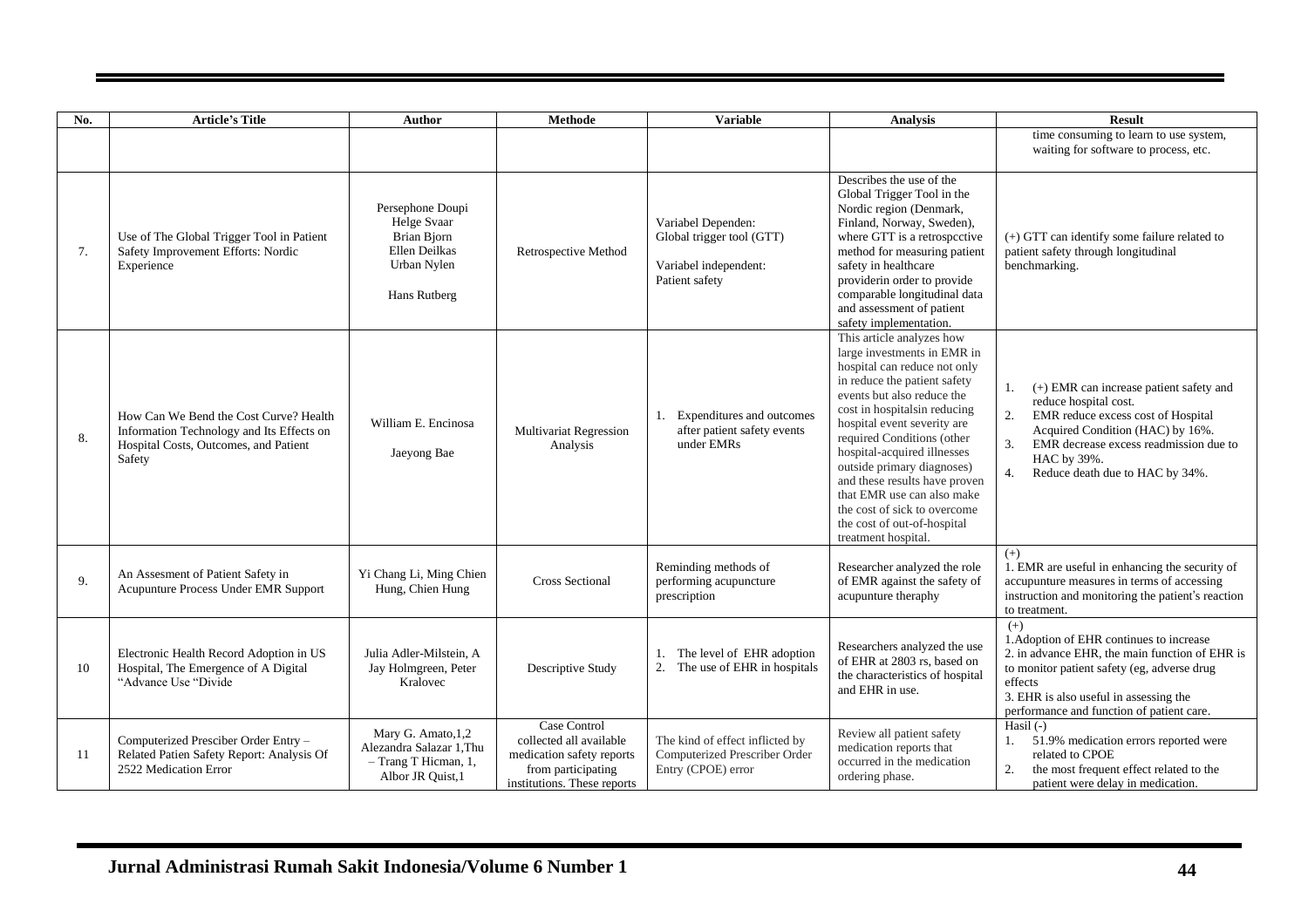| No. | <b>Article's Title</b>                                                                              | Author                                                                                                          | <b>Methode</b>                             | <b>Variable</b>                                                                                             | <b>Analysis</b>                                                                                                  | <b>Result</b>                                                                                                                                                         |
|-----|-----------------------------------------------------------------------------------------------------|-----------------------------------------------------------------------------------------------------------------|--------------------------------------------|-------------------------------------------------------------------------------------------------------------|------------------------------------------------------------------------------------------------------------------|-----------------------------------------------------------------------------------------------------------------------------------------------------------------------|
|     |                                                                                                     |                                                                                                                 | have not previously been<br>systematically |                                                                                                             |                                                                                                                  |                                                                                                                                                                       |
|     | Efficiency and Safety of Speech<br>Recognition for Documentation in the<br>Electronic Health Record | Tobias Hodgson, Farah<br>Magrabi, and Enrico<br>Coiera                                                          | <b>Descriptive Analytics</b>               | EHR using Keyboard and mouse<br>(KBM) and EHR using Speech<br>recognition $(SR)$                            | Compare the efficiency and<br>safety of using SR clinical<br>documentation within EHR<br>system with use of KBM. | Clinical documentation took significantly<br>longer to complete using SR compared to<br>KBM.<br>Potential patient harm chance increase<br>when using SR.              |
| 13  | Identifying Opportunities in EHR to<br>Improve the Quality of Antibiotic Allergy<br>Data            | Jaclynn M Moskow1,<br>Nicole Cook2, Carisa<br>Champion-Lippmann3,<br>Saint Anthony Amofah4,<br>Angela S Garcia5 | <b>Descriptive Analytics</b>               | Patients with beta-lactam<br>allergy recorded by EHRs<br>Beta-lactam allergy reaction<br>documented in EHRs | Analyzed the percentage of<br>patients with beta-lactam<br>allergy and allergy reaction<br>documented in HER.    | Women more likely have a beta lactam-<br>allergy than man.<br>Skin rashes was the most effect of beta-<br>lactam allergy reaction documented in<br>EHR <sub>s</sub> . |